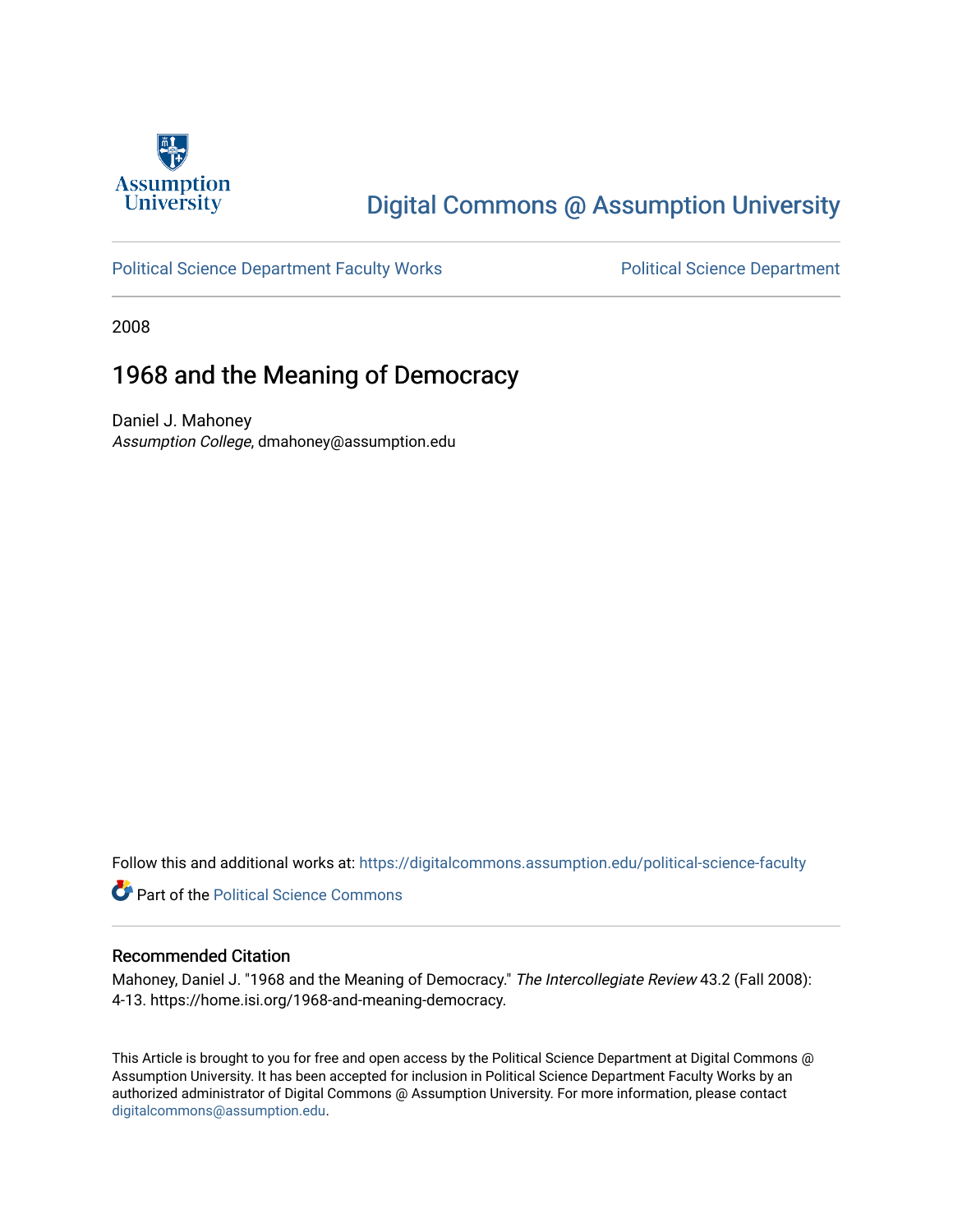## *Daniel J. Mahoney*

# 1968 and the Meaning of Democracy

During a recent visit to France, I had an opportunity to witness the ongoing French commemorations of the "May events" that shook that country to the core forty years ago. Parisian bookstores prominently displayed a massive literature on those events, while magazines were filled with nostalgic evocations of the three or four weeks that are said to have changed the world. *Le Monde*, the house journal of the establishment Left, went so far as to reproduce, each day, the front page of the newspaper on the parallel day in May 1968. Those old front pages perfectly captured both the obligatory leftism and the indulgence toward "Youth" that dominated that venerable paper's response to the implosion of the French social and political order. One article by Maurice Duverger was representative of the atmosphere of 1968: that famous political scientist cheerfully seconded the student movement's call for the abolition of exams, since examinations took professors away from precious scientific research and at the same time reinforced the alienation of the young. In the giddy, carnival-like atmosphere of the time, this passed for serious analysis.

Today, a majority of the French (or at least of the French intellectual class)—and not all of them on the Left—look back nostalgically to the "turning point" that was May 1968. Some of this is the self-indulgence of a generation that is no longer so young. Some of it is compensation by a Left that now reluctantly admits that revolution, even of a "mimetic" kind, is no longer a serious option for France and Europe. But the "commemorative" character of the French response to the fortieth anniversary of the May events risks obscuring the farcical dimensions of that eruption; more seriously, it risks obscuring 1968's truly revolutionary and ideological dimensions as well. Lost in the celebration of 1968 as the birth pangs of an unproblematic "postmodern democracy" is a concrete feel for the nature of the event itself.

#### **A Global Phenomenon**

We often forget that "1968" was a truly global phenomenon. Americans easily recall Berkeley and Columbia, and Europeans recall Paris and the Sorbonne. But that momentous year also saw unrest in Dakar, Mexico City, Tokyo, and elsewhere: the

Daniel J. Mahoney is Professor of Politics at Assumption College in Worcester, MA. He is the author, most recently, of *Bertrand de Jouvenel: The Conservative Liberal and the Illusions of Modernity* (ISI Books) and editor (with Edward E. Ericson, Jr.) of *The Solzhenitsyn Reader: New and Essential Writings, 1947-2005* (ISI Books).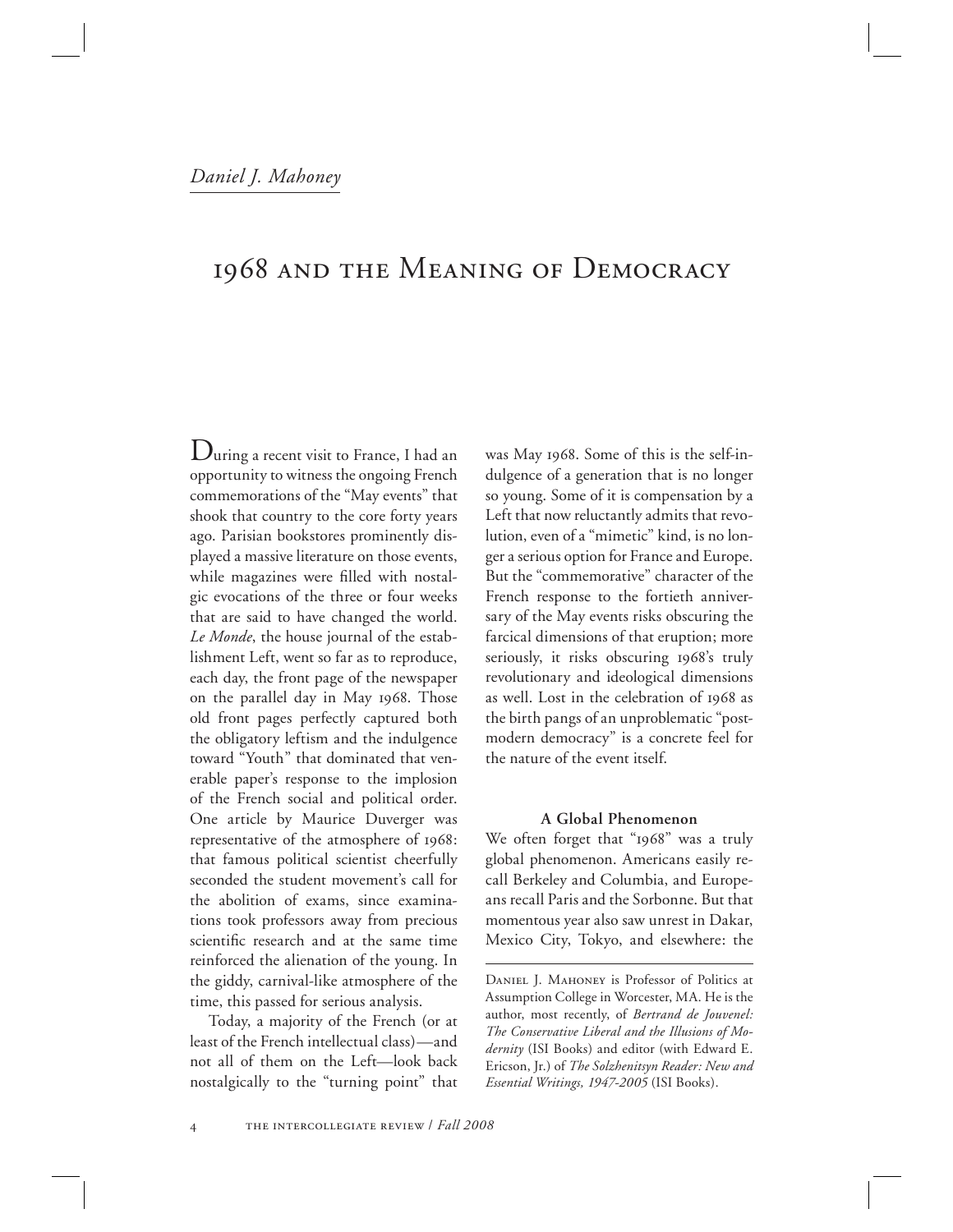rise of a revolutionary New Left throughout the Western world, and in a different key the quasi-miraculous "Prague Spring" in Soviet-dominated Czechoslovakia. The latter gave undue hope to some on the Left that Leninist-Stalinist tyranny could be transformed into "socialism with a human face."

There were both general and particular causes at work. "1968" surely had deep roots in cultural and social developments that were in the process of transforming the entire Western world. After the Second Vatican Council (1962-1965), for example, the Roman Catholic Church suffered from self-inflicted wounds. That hoary institution transformed itself seemingly overnight from an authoritative bastion

of traditional wisdom to a church in apparent freefall. Its "progressivist" elements did not hesitate "to kneel before the world," celebrating socialism and revolution, secular humanitarianism, and every "democratic" development in society at large. In America, the moral promise of the civil rights movement, rooted in an appeal to

American principles of liberty and equality bolstered by biblical religion, were coopted by the Black Power movement and other manifestations of identity politics. The Women's Liberation movement and the recently manufactured birth control pill (it was introduced in France in 1967) conspired, for better or worse, to sever sexuality from a natural order and individual liberty from its larger familial and social contexts. In France, social institutions as diverse as the Church and the Boy Scouts scrambled to adopt less hierarchical "power structures" in the years immediately before 1968. Everywhere an ideology of liberation challenged the old bourgeois ethos of selfcommand and self-control. "1968" was in some important respects an explosion in a dramatic process already well under way rather than the unanticipated announcement of a new world.

#### **May 1968**

Despite these major social and cultural transformations, nothing in France seemed particularly out of the ordinary on the eve of May 1968.<sup>1</sup> No one anticipated that ongoing disputes about the organization of the French university system would give rise to momentous social and politi-



*Paris, May 1968: violence at the carnival*

cal upheavals. Unrest at the University of Nanterre, fueled by the activism of anarchist revolutionaries led by Daniel Cohn-Bendit, soon spread to the Sorbonne. In the days after May 3, that august institution was more or less commandeered by student radicals. Students clashed with police even as they—and sympathetic professors—"contested" the traditional structures of state and society. Student protesters combined violence with a festive atmosphere celebrating their emancipation from traditional educational obligations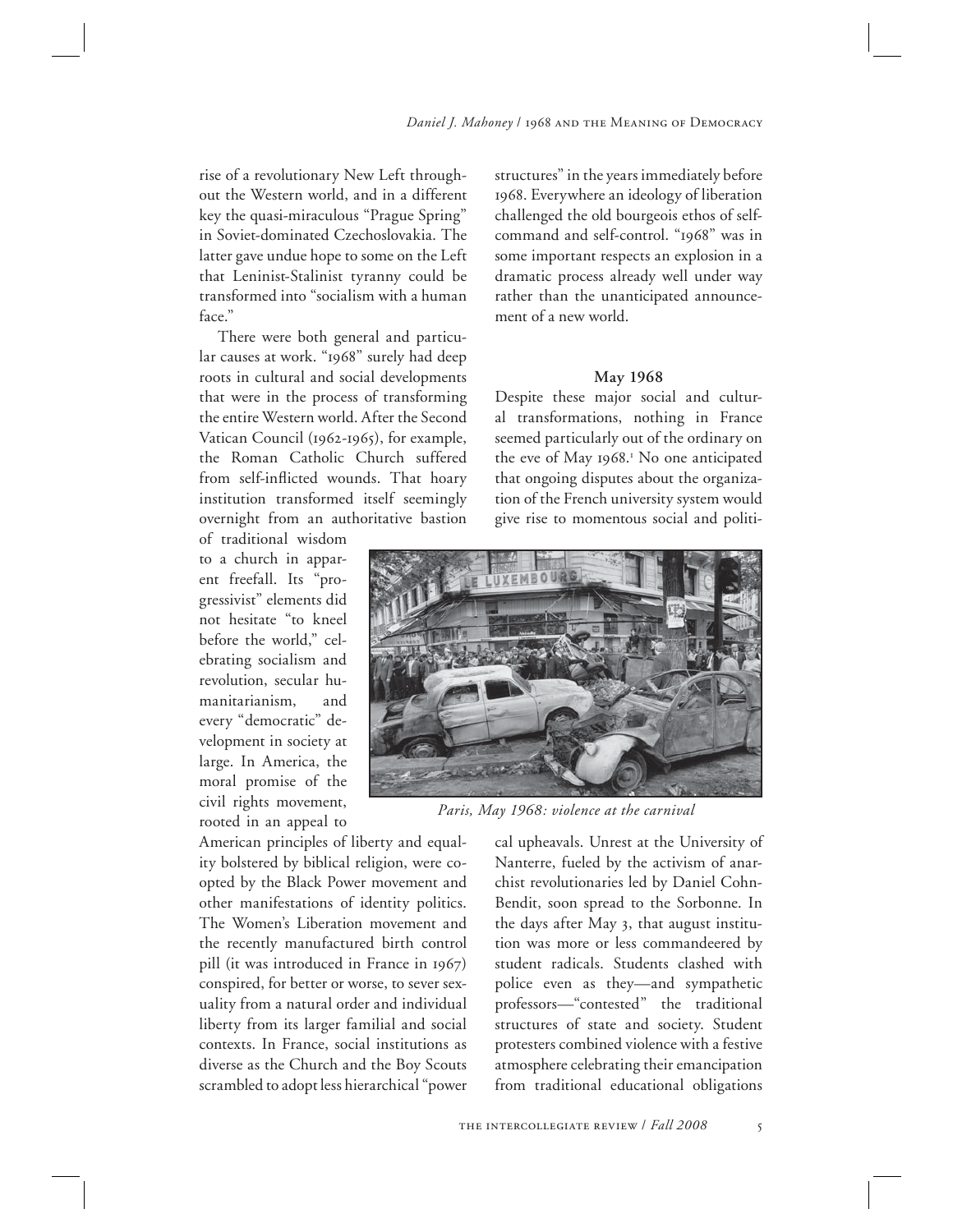and social and cultural restraints. In the face of this rapidly deteriorating situation (and of public opinion's remarkable indulgence toward the student "revolutionaries"), the government of Prime Minister Pompidou began to lose nerve.

The initial student phase of the May events was followed by a nation-wide general strike (of up to ten million workers) that lasted two weeks and shut down the economic life of the country. This second, "economic" phase of the crisis was followed by a "political phase" that lasted from May  $27$  until May 30. For the first time, it looked like the strong, self-respecting constitutional order inaugurated by Charles de Gaulle in 1958 might collapse under the combined assaults of a student revolution, a general strike, and the machinations of leftist political forces. A takeover by the Communist Party and other "popular" forces became a real possibility for the first time. It was only on May 30 that France began to step back from the abyss.

After initial hesitations—and a lackluster television address on May 24—President de Gaulle seized the initiative with a truly decisive radio address to the nation on May 30, 1968. 2 He announced his decision to dissolve the National Assembly and to call for elections. He denounced the "intimidation, intoxication, and tyranny" exercised by various revolutionary groups as well as the danger posed by a "party which is a totalitarian enterprise." He lamented the fact that as a result of this intimidation teachers were prevented from teaching, students from studying, and workers from working. And he reassured the French people that "the Republic will not abdicate." Hundreds of thousands of citizens responded to de Gaulle's radio address by descending on the Champs Élysées for a massive rally in support of the Republic. The tide had now turned. The general strike began to run out of steam.

It took another couple of weeks (and three "nights of the barricades") for order to be restored to the Sorbonne and the Left Bank. In the elections at the end of June, the Gaullists for the first time won an absolute majority in the National Assembly. Things had come full circle.

We have noted that revolutionaries of the Left (Trotskyites and Maoists of various stripes) played a major role in radicalizing the student movement. These subterranean revolutionary "groupuscules" outmaneuvered the Communist Party and claimed to speak for the young as a whole. Some of these militants (André Glucksmann, Bernard-Henri Lévy, and the other "new philosophers" of media fame come to mind) later broke with revolutionary ideology and became vocal defenders of "the rights of man." These *soixante-huitards* ('68ers) now tend to read their own intellectual and political trajectory into the nature of the event itself. They remain partisans of 1968 even in their new centrist or even conservative incarnations. But in truth there is an element of bad faith and wishful thinking informing the "libertarian" reading of 1968. The "libertarianism" of 1968 directed nearly all its anti-authoritarian ire at bourgeois society and was remarkably indulgent toward the totalitarianism of the Left. The "Marxist consensus" so abundantly on display that year did not at the time reflect the slightest clarity about the real nature of communist totalitarianism. That was to come later, under the impact of Solzhenitsyn's *Gulag Archipelago*, a work that had a much more dramatic impact in France than anywhere else in the Western world.

#### **Aron's Witness**

In retrospect, it is easy to forget the massive abdication of good sense by so many who ought to have known better during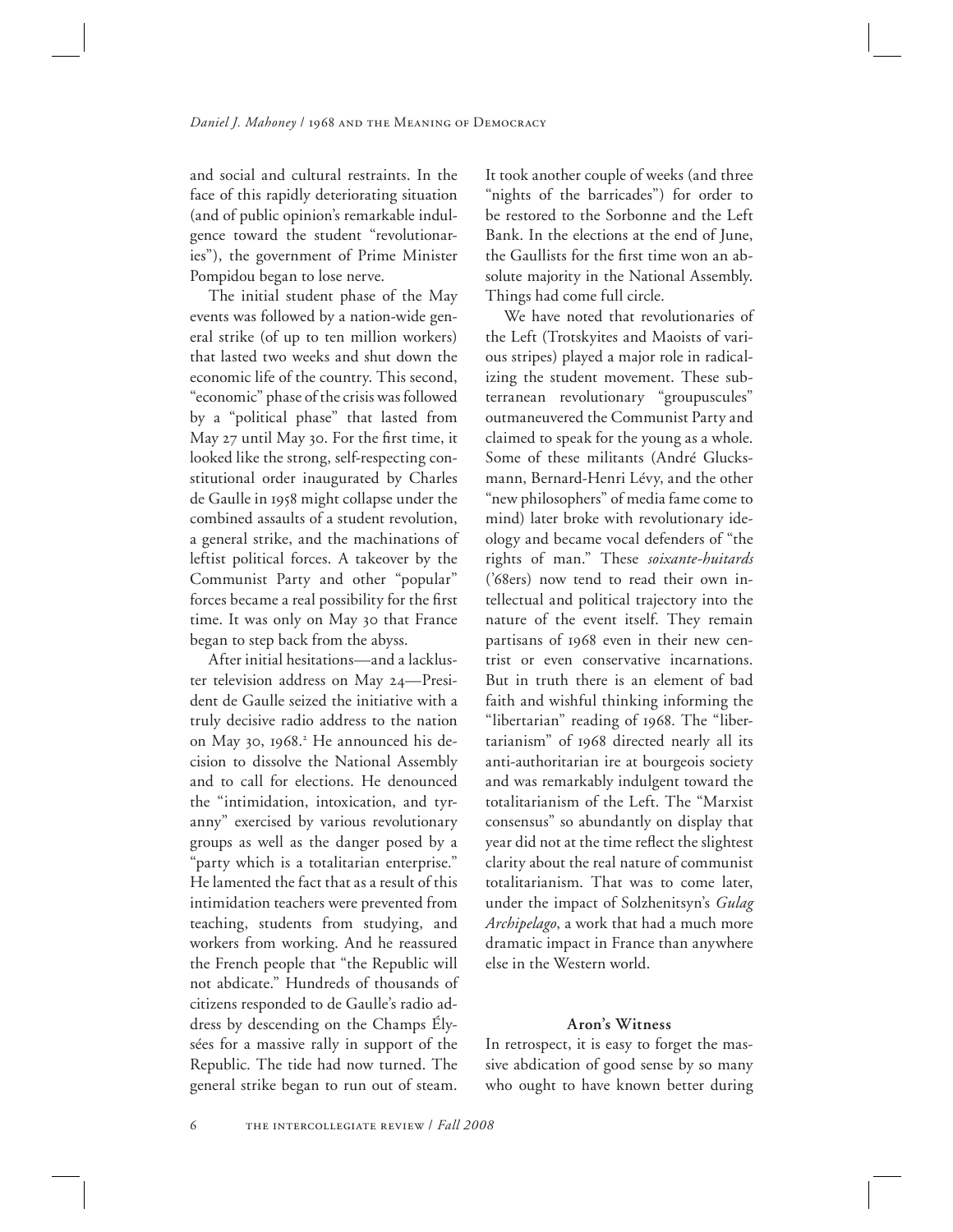the course of the May events. The great exception was the French political philosopher, sociologist, and journalist Raymond Aron. His columns in *Le Figaro* and his lively, eloquent, and insightful book *La revolution introuvable* (*The Elusive Revolution*) were beacons of clarity and civic courage in the midst of the "revolutionary psychodrama" (as he pointedly called it at the time).<sup>3</sup> Aron was the first to expose the "imitative" character of students and intellectuals play-acting at revolution, risking the destruction of bourgeois society and the liberal university with little or nothing constructive to offer in their place. He recalled Flaubert's and Tocqueville's powerful critiques of the revolution of 1848 (where a similar "literary politics" guided the pseudo-Jacobins of that time) to highlight the French propensity to make revolution in the place of a serious effort to bring about reforms.<sup>4</sup> A man of remarkably balanced judgment, Aron was angered by the inability and unwillingness of those in positions of responsibility to resist the delirium of the time. In *The Elusive Revolution* he eloquently defends his refusal to "take too seriously" the various actors in the "revolutionary comedy":

I refuse to salute our "admirable youth." Too many grown men have done so. Barricades which are symbolically effective seem to me to be neither an intellectual nor a moral achievement. If young people have some exalted memory of the barricades, well and good. Why should old people be obliged to counterfeit sentiments which they do not feel? If the young denounce the brutality of the C.R.S. (the French riot police) while in the same breath preaching the cult of violence themselves, the contradiction seems to me to be nothing more than a good technique of subversion. But men of my generation or of the generation after do not want to feel that they were caught up in what I persist in calling collective madness. They do not accept that they are out of their minds.<sup>5</sup>

Aron had long been a critic of the over-centralized and overcrowded French university system and had even left the Sorbonne "in disgust," as he put it, some months before May '68. And while he respected General de Gaulle as an authentically great man, he also freely acknowledged the limits of Gaullist *hauteur,* the quasi-monarchical style that had set the tone for the French Fifth Republic. He was also critical of the civil service authoritarianism of the Fifth Republic's governing class and of the quasi-neutralist bent of French foreign policy.

In Aron's view, the Fifth Republic was a *liberal* order that respected fundamental political and personal liberties. But its approach to governing was excessively aloof and oligarchic and thus insufficiently "republican" in character. A necessary strengthening of executive authority had led to an excessive depoliticization of French society. Still, if Aron could not simply accept the Gaullist vision of France he personally felt "closer to the Gaullists than to their opponents." He was "deeply wounded by" 1968's "radical negation of patriotism and by the substitution of the name of Che Guevara for that of a resistance hero [Charles de Gaulle]."<sup>6</sup>

Unfortunately, Aron's voice was largely absent from the French commemoration of the May events (although the distinguished French quarterly *Commentaire,*  founded by Aron in 1978, published an excerpt from *La revolution introuvable* and two broadly Aronian reflections on the May events in its Summer 2008 issue). This relative absence of Aron's perspective in the contemporary debate is problematic for several reasons. Aron's writings on 1968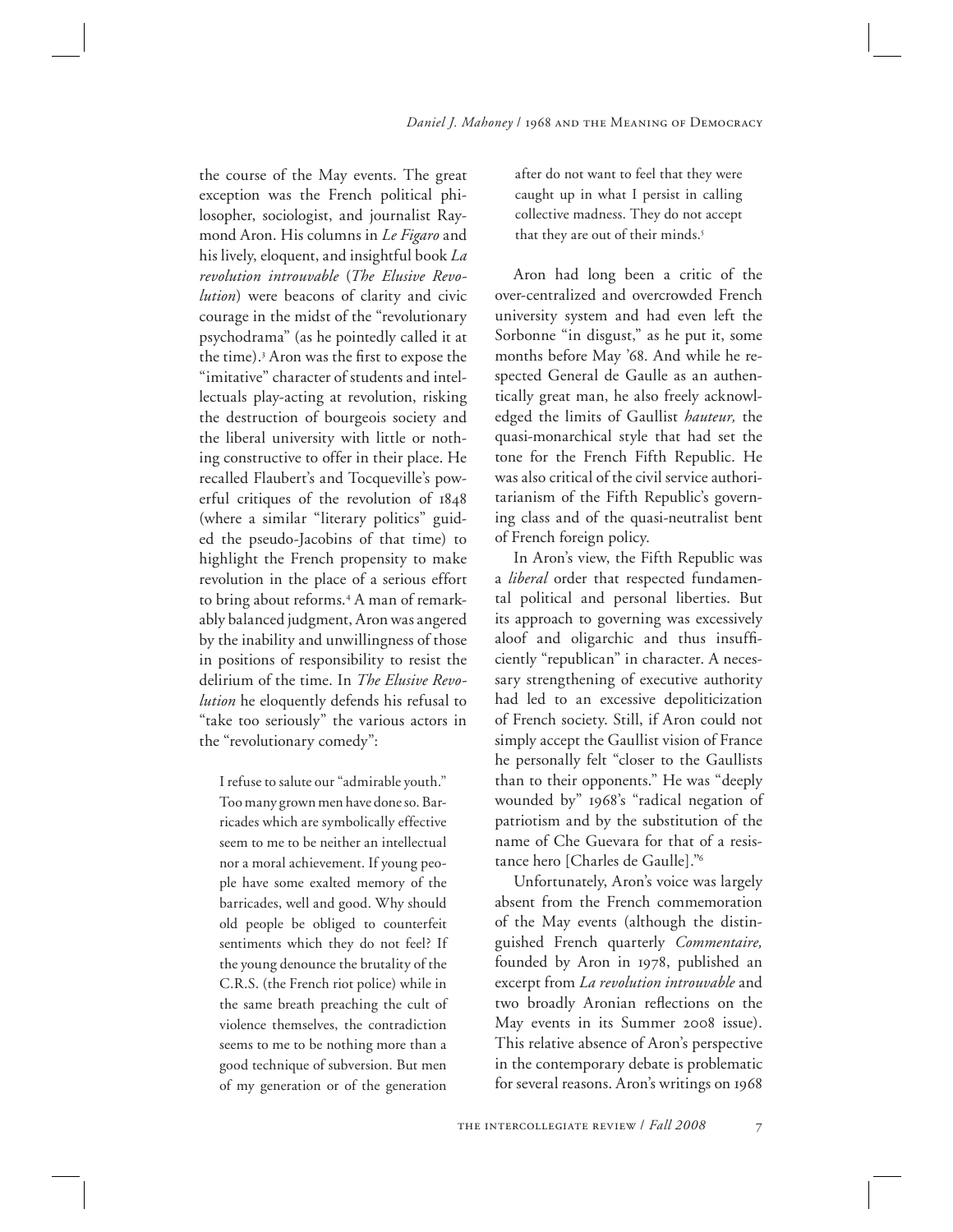serve as a powerful corrective to the ongoing French tendency to become "obsessed by their memories or the myths of their past" and to mistake "riots and disorder" in the streets of Paris "for a Promethean exploit." In addition, Aron's writings on 1968 make abundantly clear what was at stake in the final "revolutionary" days of May before de Gaulle's May 30 radio address awoke the good sense of France's silent majority.

There were only two plausible *political* alternatives to the Fifth Republic. The first was the rule of a "totalitarian enterprise," the Communist Party, which had been driven by the power vacuum at the end of May to call for a "popular government" (a government of the Left, dominated by the Communist Party). The second possibility was the establishment of a Sixth French Republic headed by an official of the noncommunist Left such as François Mitterrand or Pierre Mendès-France. Such a republic would be the product of lawlessness and would be "truly unworthy" of a selfrespecting people and nation. As we have seen, Aron was ambivalent about the established political regime in France. Yet he vigorously supported the continuity of the legal government. The Gaullist republic "was based on universal suffrage" and did not violate "fundamental liberties."<sup>7</sup> All of the available political alternatives—generalized lawlessness, communist despotism, or a power play by the opposition—were much less acceptable.

One can continue this sort of analysis. The distinguished French historian Alain Besançon has written a masterful new memoir on May '68 that appeared in the aforementioned Summer 2008 issue of Commentaire.<sup>8</sup> As Besançon observes, the Communist Party did not really want revolution. In part it feared the abyss opened up by a truly revolutionary situation; in part the French Communist Party and its

Soviet masters were broadly satisfied with de Gaulle's "independent" foreign policy. There was an implicit "pact" between the Gaullists and the Communists that had served to maintain order in France. But at the time there was no guarantee that that pact would hold. And, in fact, after May 27, the pact had dangerously frayed. The Communists, stung by the opposition of their own rank-and-file union members to the Grenelle accords (dramatic concessions offered by the Pompidou government to put an end to the general strike), and by revolutionary agitation on the ultra-Left, were increasingly prepared to cross the Rubicon—to engage in *real* revolutionary action. De Gaulle was not being demagogic in his speech to the nation on May 30: he genuinely feared that a Communist takeover was a distinct possibility in France. On the eve of the May 30 address, such anti-communist stalwarts (and critics of May '68) as Aron, Annie Kriegel, and Alain Besançon seriously contemplated the possibility of going into exile if everything was indeed lost. Elegiac French accounts of 1968 as a legitimate "democratic" protest against Gaullist authoritarianism and the stifling conformities of a hierarchical social order therefore grossly obscure the political stakes of the May events. "1968" was much more than an "eruption of the social" as so many analysts suggest today. In May 1968 a "revolutionary psychodrama"—a seemingly harmless talkfest brought France, and France alone in the Western world, perilously close to a genuine revolutionary conflagration.

#### **The Thought of '68**

Besançon has perceptively noted the yawning gap between the heady language in which the actors of 1968 expressed themselves and the "uniformity" of that event's consequences. Understanding that gap is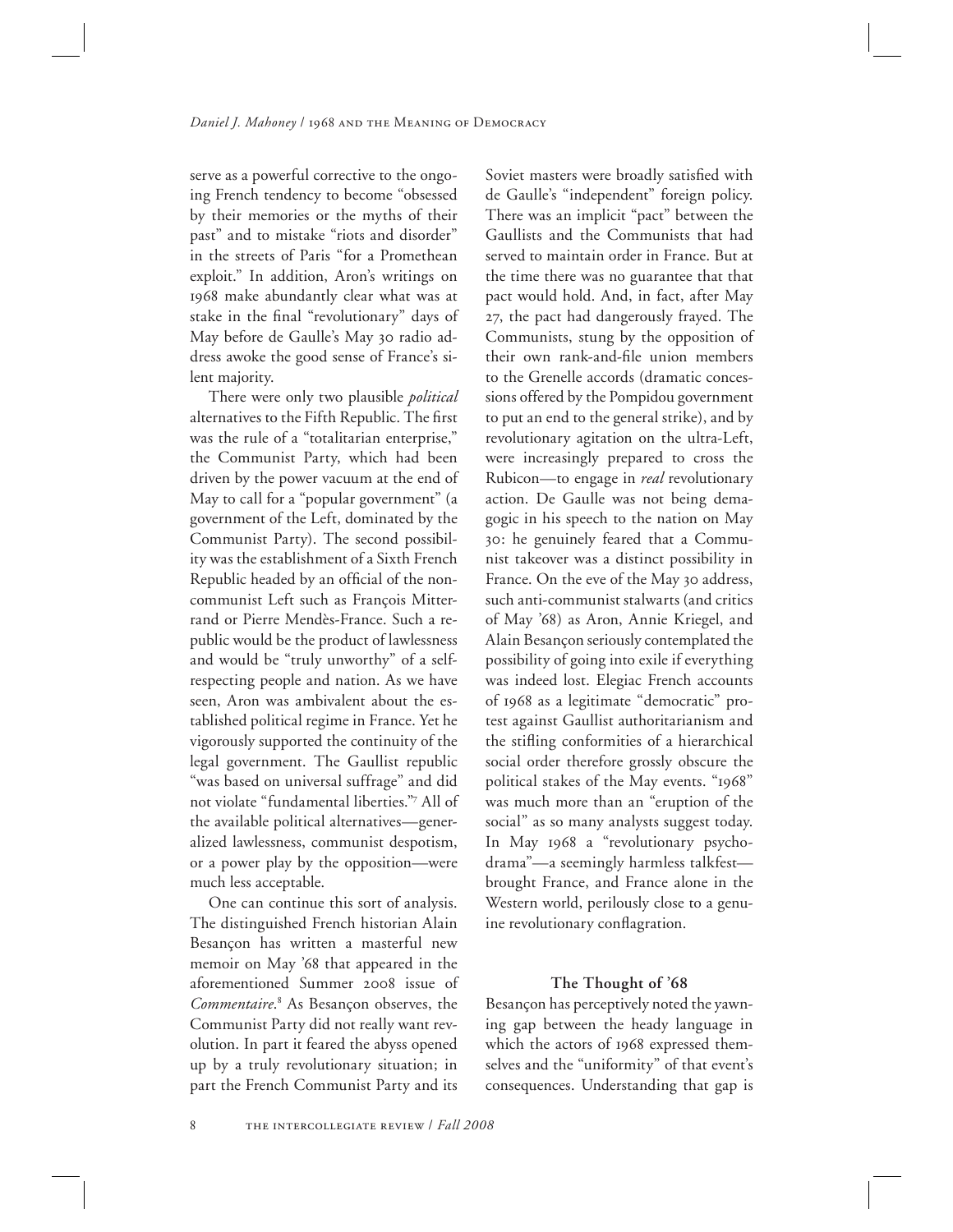crucial to deciphering the "mystery" and "ambiguity" of 1968. The May events did not have a single or uniform profile. The remarkably juvenile slogans—"Demand the impossible," "It is forbidden to forbid," "Take your desires for realities"—in themselves are without any serious intellectual interest or content. They are, however, revealing popular expressions of a deepseated antinomianism connected to the thought underlying 1968.

To the extent that the movement had a coherent ideological profile it can be found in the conjunction of the philosophy current in France in the 1960s—"structuralist," Byzantine, obscure—with a diffuse "leftist" ideology that paid homage to Mao, Trotsky, and Castro. This ideology had its "hard" core in the revolutionary "groupuscules" mentioned above, which played a major role in radicalizing events in both the universities and the factories. This ideology's "soft" core was anti-authoritarian and anti-hierarchical, what might broadly be called "left-libertarian" in orientation. In both its soft and hard manifestations, the radicals of 1968 evoked a revolutionary alternative to bourgeois society that somehow would not culminate in Soviet-style bureaucratic despotism (by now, the Soviet Union seemed hopelessly "petrified" to them).

The partisans of 1968 were mesmerized by the vision of "direct democracy" in an industrial society and appealed to "participation" ("*autogestion*") as the only legitimate governing principle within every educational, social, economic, and political institution.<sup>9</sup> Authority as such was identified with domination and repression. Of course, this overlooked elementary social realities and necessities. Aron nicely highlights the "scorn for facts," for elementary social realities, that underlay the radically egalitarian vision of the Parisian intellectuals:

Many higher intellectuals have an incredible scorn for facts. The formula "there are no facts" is much acclaimed in Parisian circles. Of course, I am aware that in a sense this formula is philosophically true. There are no facts which have not been construed from documents by an historian. I am aware of this kind of consideration—after all, I began my career as a philosopher by making speculations of this kind. But when all is said and done at times I am tempted to...state that every society is subject to the constraints of *fact*—the need for production, for organization, for technical hierarchy, the need for techno-bureaucracy and so on. French intellectuals are so subtle that they end up by forgetting the obvious.<sup>10</sup>

In a famous book that has given rise to endless polemics, *La pensée de 68*, <sup>11</sup> the French philosophers Luc Ferry and Alain Renault analyzed "the thought of '68," the anti-humanist philosophical currents that preceded, informed, and were given new life by the revolutionary spectacle of that year. Some of Ferry and Renault's critics have vociferously denied that thinkers such as Foucault, Derrida, and Lacan had much of a "causal" role in the May events. Their writings were too abstract to influence a broader public and some of them (Foucault in particular) were initially skeptical of the students and their motives. But all of this is beside the point. Ferry and Renault did not claim that "anti-humanism" or sophisticated Parisian nihilism *caused* the May events. They made the more limited and plausible claim that the French philosophy of the 1960s created an atmosphere that nourished the spirit of '68 and informed the actions of many of its key players. In important respects, Ferry and Renault were merely developing an insight that Aron had already highlighted in *The Elusive Revolu-*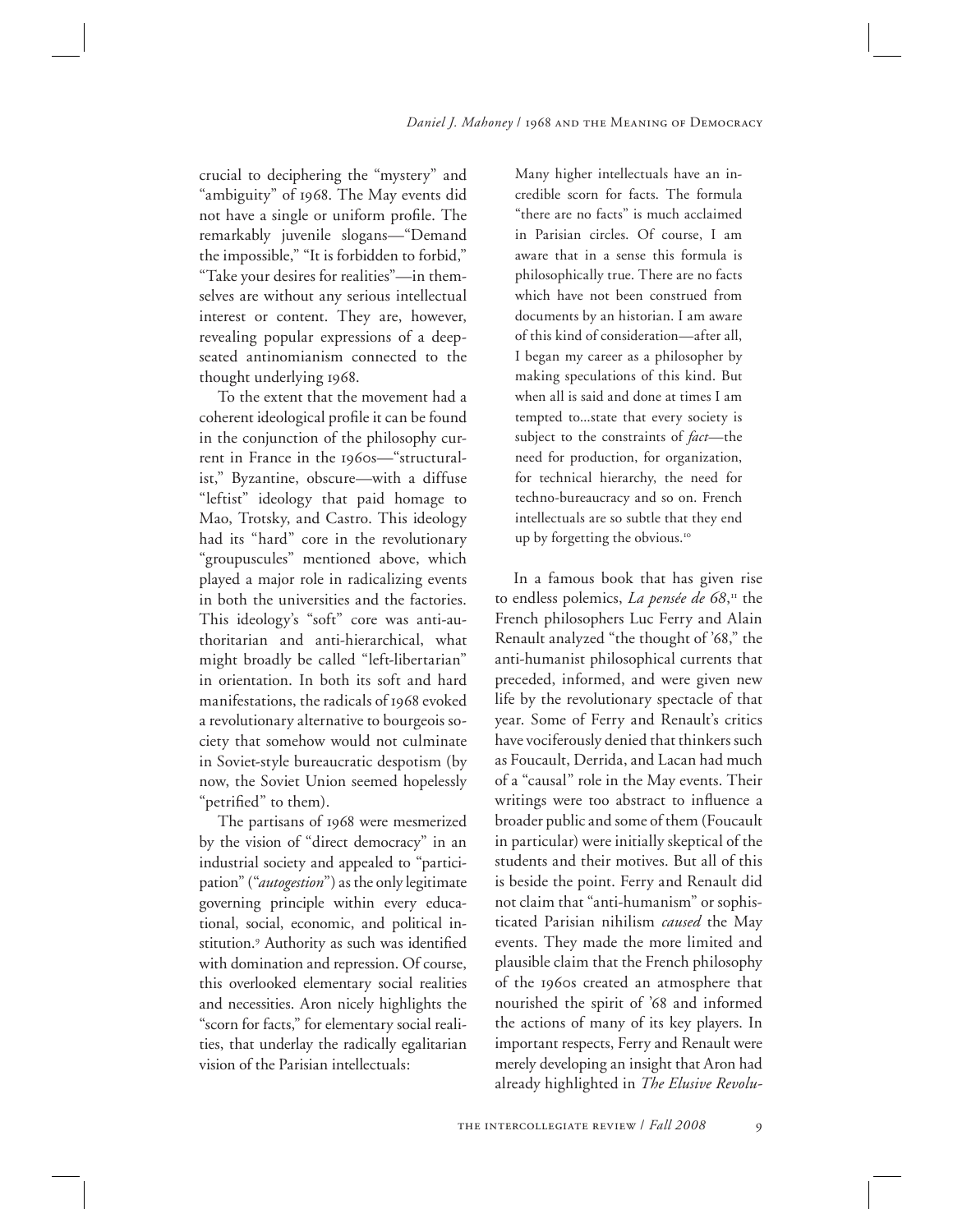*tion* (they cite him generously at a crucial moment in their book).

As Aron noted in the midst of the events, Parisian intellectuals (with a few notable exceptions) succumbed to nihilism of a particularly crude variety when they confused their "critical function" with an "absolute condemnation of society." They practiced—even perfected—the "literary politics" of the revolution of 1848 that had been condemned by Tocqueville in his *Recollections*. Too many preached or tolerated "the cult of pure violence" with no thought of an alternative society except a vague vision of a radiant future without hierarchy or vertical structures of authority. At the same time, the same figures showed limitless indulgence (and fascination) toward murderous tyrants in far-off lands about which they knew little or nothing.

Forsaking the Stalinism of old, Parisian intellectuals succumbed to a *gauchisme* tinged by the fashionable intellectual nihilism of the day. And in the midst of the crisis, the "cult of action" associated with the existentialist-cum-Marxist Jean-Paul Sartre, made a (temporary) comeback on the streets of Paris. Aron writes:

The god of the intellectuals of the sixties was no longer the Sartre who had dominated the post-war period, but a mixture of Lévi-Strauss, Foucault, Althusser and Lacan. All passed for structuralists, although they were structuralists in different ways. The most refined of the intelligentsia watched Godard's films, read Lacan without understanding him, and swore by the scientificity of Althusser and acclaimed Lévi-Strauss's structuralism. Oddly, some of these avant-garde intellectuals claimed to be scientific with respect to ethnology or economics, but Maoist when it came to action. During the May period the scientificity disappeared and the cult of

action, the cult of the cultural revolution, spread in various forms. Sartre and *Dialectical Reason*, the *groupe en fusion*, the revolutionary mob, had taken their revenge on the structure of society.<sup>12</sup>

The intellectuals discussed by Aron showed little regard for the fragility of civilized order. They celebrated every assault on established authority as a victory for personal freedom and authenticity.

One of the defining traits of the New Left everywhere was its conflation of liberty with "liberation" and its willful refusal to distinguish authority from authoritarianism. Nor was this a passing phase. In the years after the May events, as Roger Kimball and Roger Scruton among others have documented, "the thought of '68" became the official philosophy of the humanities in universities throughout the Western world. The scientism of the structuralists gave way to radical social constructivism and intemperate efforts to subvert—to "deconstruct"—traditional wisdom and established social institutions. Egalitarian moralism coexisted with a fanatical repudiation of the idea of Truth, with a dogmatic insistence that morality and justice have no other supports than the linguistic categories and cultural assumptions of a contingent social order. The academic partisans of "deconstruction" give no more thought than their forebears in France to the effects of such easy-going nihilism on the capacity of free men and women to live together in a spirit of responsibility and mutual respect. Without some sort of grounding, "equality" and "justice" become will-o'-the-wisps, ideological slogans to express contempt for a reality that does not live up to the languid dreams of demiintellectuals.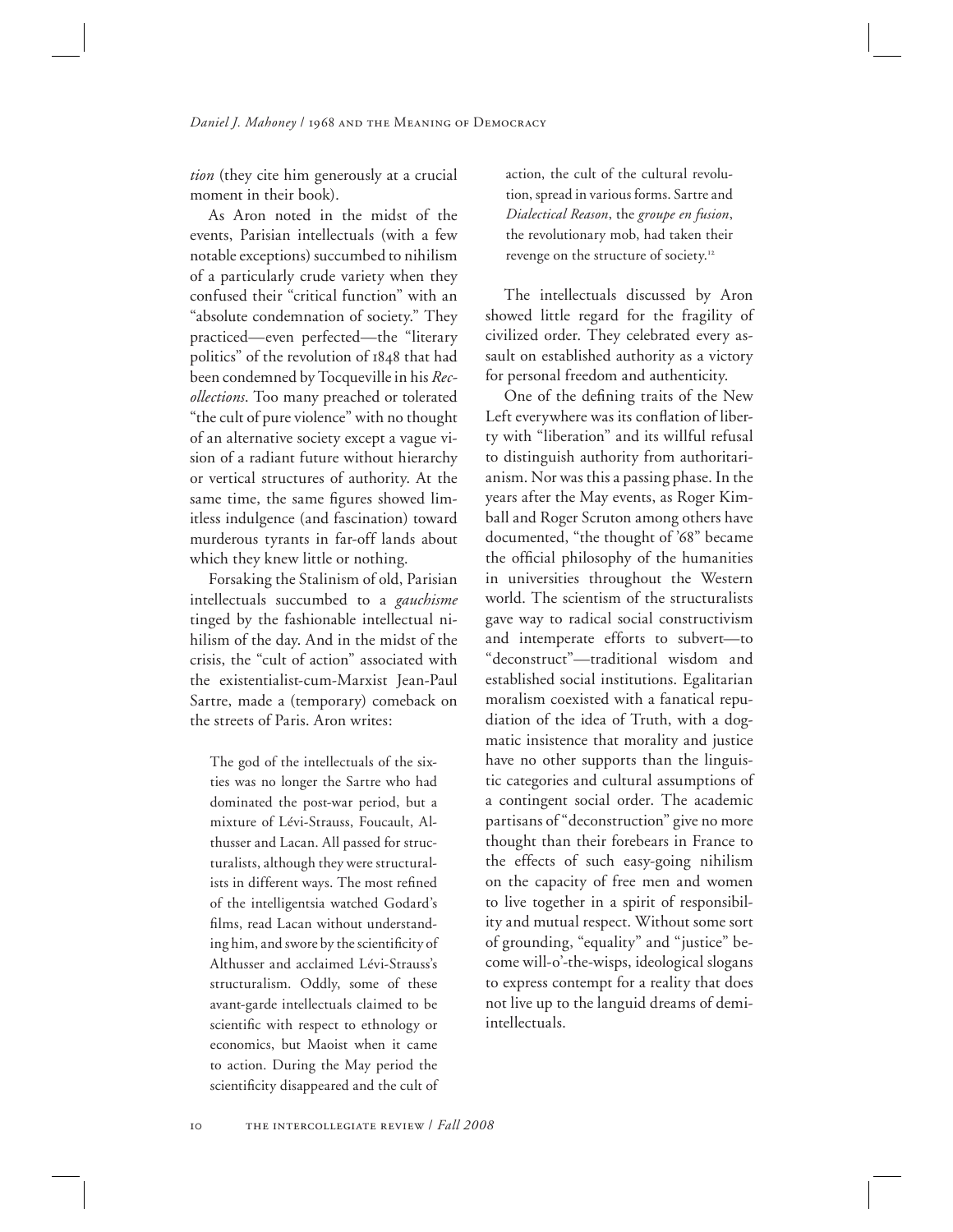### **"Social" Consequences of 1968**

If the quasi-revolutionaries of '68 failed to replace the existing political order in France, they were far more successful on the "social" plane. It is a mistake to deny altogether the real benefits that accompanied this upheaval. The democratization of mores, the weakening of heavy-handed "paternalist" authority in the family, Church, and political order, the growing demands for genuine consultation between employers and employees and rulers and the ruled: all these did serve to revitalize the democratic energies of modern society. These developments, legitimate within limits as a corrective to the rigidities of a traditional social order, were, however, well underway before 1968. With the explosions of May they took on a strikingly destructive cast. As Chantal Delsol has pointed out, along with the (qualified) benefits that flowed from the May events came excesses of every kind. New ideologies were committed "to effac[ing] from the earth all the authority of the old societies, with the goal of installing their own."13 This new authoritarianism was more illiberal than anything found in the old order since it showed limitless contempt for the habits, practices, and judgments that had long served to support civilized human existence.

 Alain Besançon also locates the deepest meaning of 1968 in a broadly Tocquevillian framework. Besançon acknowledges that the May movement had elements of psychodrama. Some of its features were indeed "accidental and insignificant." But its deepest meaning only became apparent later. If the American and French revolutions installed democracy in the political realm, "68 has extended the field of democracy to the whole of the social order." With a comment (and pathos) worthy of Tocqueville, Besançon notes that "the revolution is not finished." By this he means that the "democratic revolution" continues to transform and to undermine every authoritative institution. Everything, including truth itself, must bow before the tribunal of autonomy and consent.

The most convincing interpretations of May '68 bring together Aron's political perspective with a broadly Tocquevillian appreciation for the ongoing effects of the modern "democratic revolution." At the time of the May eruption Aron hesitated to endorse André Malraux's interpretation of it as entailing the "end of a civilization." This kind of analysis seemed unduly apocalyptic to him. Ten years later, however, in his *In Defense of Decadent Europe*, Aron freely spoke of the May events as inaugurating a "crisis of civilization," a systematic assault on all those authoritative institutions (e.g. the Church, the army, the university) that were necessary to sustain a free and civilized human order. But rather than seeing May '68 as the founding moment of authentic democracy, Aron saw it as a profound "corruption" of the democratic principle.

This pregnant line of argument has been developed by Dominique Schnapper, the distinguished French sociologist and member of the French Constitutional Court (who is also Raymond Aron's daughter). She writes suggestively about a "philosophy of in-distinction" that has become widespread in the Western democratic world.<sup>14</sup> The democratic principle of human and civic equality has been radicalized, as Tocqueville predicted, into a *passion for equality* that perceives "every distinction...as discriminatory, every difference as inegalitarian, every inequality as inequitable." The relations between civic equals which is at the heart of democratic political life becomes the unchallenged model for *all* human relations. Moreover, a laudable respect for the accomplishments of different cultures has given way to an absolute relativism that denies the very idea of universal moral judgments and a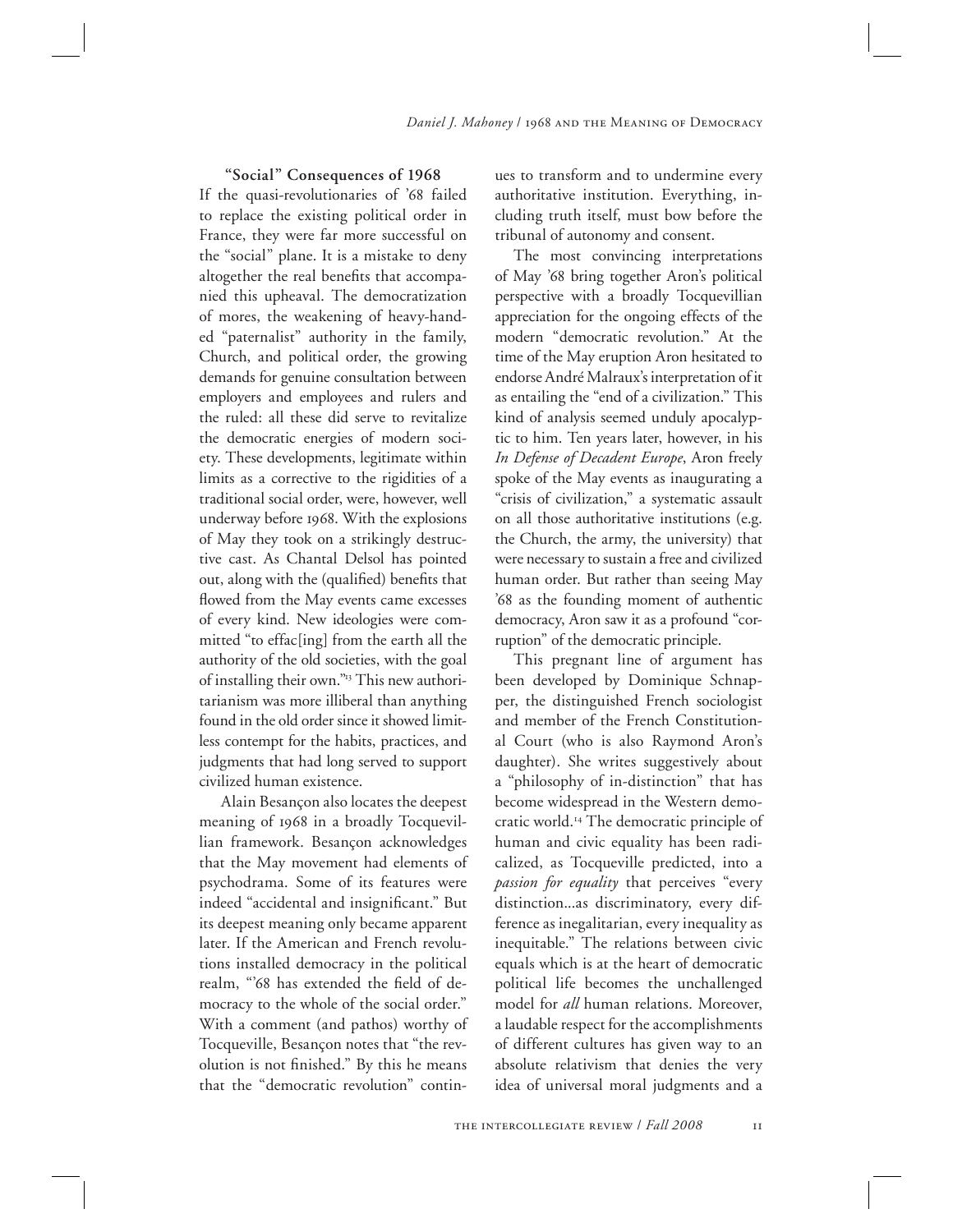universal human nature. Such "extreme equality," as Montesquieu already called it in Book 8 of *The Spirit of the Laws*, is a *corruption* of democracy lurking at the heart of the "democratic" eruption that characterized May 1968.

### **The Revolution Continues**

The problem confronting the West today is that this corruption or radicalization of democracy is too often confused with democracy itself. In his magisterial *Tocqueville and the Nature of Democracy*  Pierre Manent refers to democracy's "immoderate friends," who are also its worst enemies. They are its enemies because they undermine the distinctions necessary to preserve democracy's moral health and political vigor. In France today, a new intellectual industry has arisen dedicated to safeguarding the ideological legacy of 1968. The partisans of "humanitarian democracy" vehemently denounce critics of 1968 and its legacy as "reactionaries," even as they deny there is any discernable "*pensée de* 68." A recent book, for example, expresses venomous disdain for "*la pensée anti-68*" even as it tries to save Aron (although only half-heartedly) for the camp of "progress"! The important thing, its author tells us, is to recognize 1968 as a "precious moment," the founding moment of a democracy that broke down authoritarian mores, liberated social energies, and defended citizenship in its new meaning as "participation."<sup>15</sup> The old historicist appeal to the camps of "progress" and "reaction" lives on. But now everything stands or falls not with one's judgment of the Soviet Union, the homeland of "socialism," but with one's commitment to the memory and the "values"—of 1968. Somehow, I do not see decisive progress.

The censorious response of the ideological guardians of 1968 to the slightest

criticism of their moral authority reflects one of the most salient features of that event: it undermined the moral and intellectual continuity of Western civilization. The partisans of 1968 date the birth of a European democracy worthy of the name—humanitarian, open, postnational, and postreligious—to the social upheavals of the late 1960s. The "old West," all the old worlds (as Charles Péguy might put it), whether Christian, republican, or classically liberal, are relegated to a "culpable past." That past is suspect precisely because it recognized the importance of other values than "the rights of man" and exhibited a now unacceptable toleration of wars, colonialism, social paternalism, and religious authoritarianism. At most, this older liberal and Christian West is given its limited due as the "prehistory" of a selfconfident, humanitarian, global democracy. More frequently, it is looked at warily as a model to be studiously avoided.

The contemporary West which 1968 has bequeathed to us above all defines itself by its adherence to "democratic values." For a long time, however, the old and new dispensations, political democracy and older moral traditions and affirmations, coexisted without too much (practical) difficulty. In response to the inhuman totalitarianisms of the Left and the Right that were the scourge of the twentieth century, churchmen discovered the virtues of liberal constitutionalism and political liberals rediscovered the moral law at the heart of Western civilization. Faced with the totalitarian negation of constitutionalism, the moral law, and the very ideas of unchanging truth and common humanity, liberals and conservatives rallied in support of a West that was still able to draw upon the best of both the modern and the premodern traditions. 1968 shattered this anti-totalitarian consensus and gave birth to "postmodern democracy."